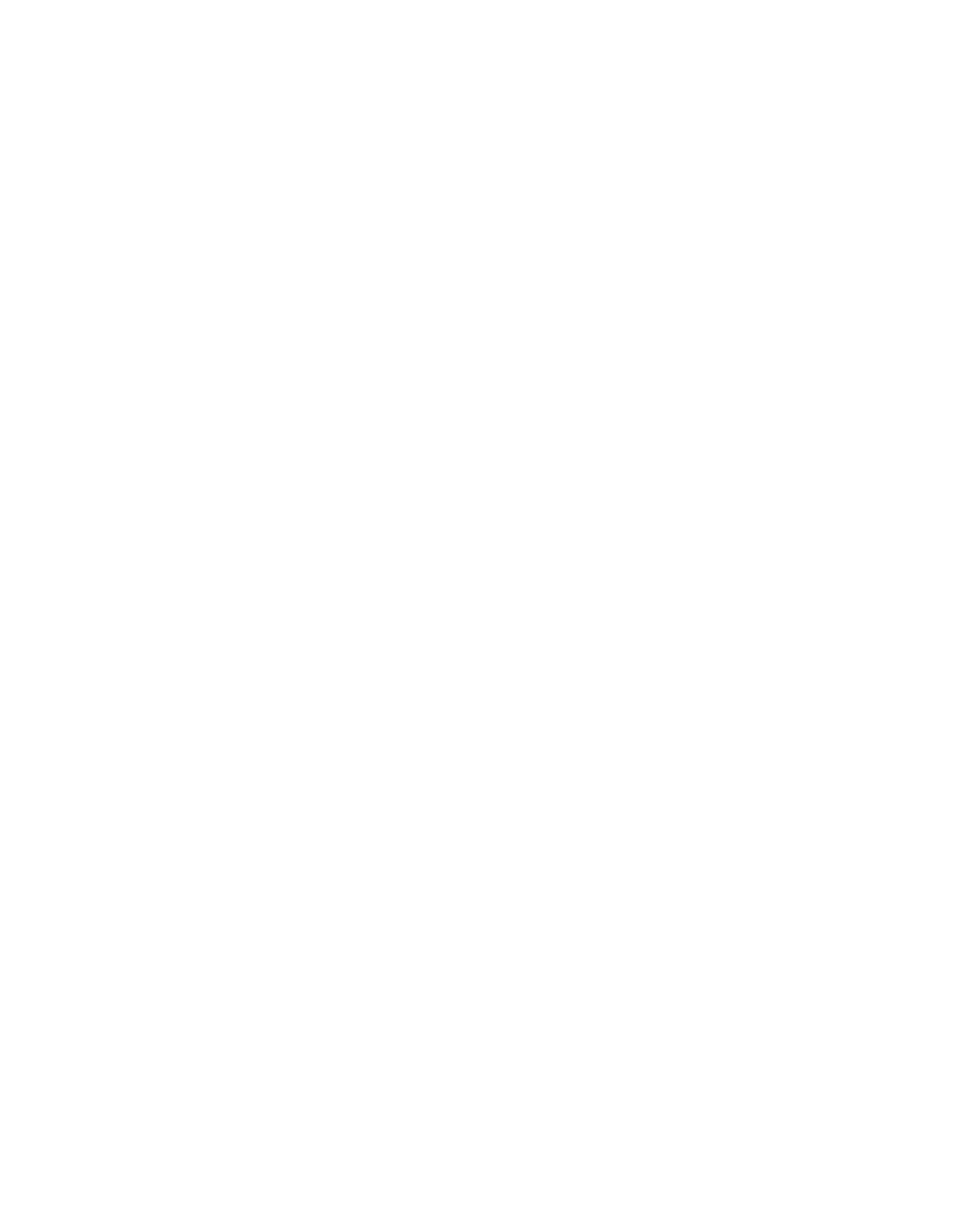### **Introduction**

The purpose of these guidelines is to provide practical guidance to school nurses who choose to conduct school-based oral health screening. Conducting oral screenings in school is an opportunity to emphasize the importance of regular oral health care and examination by a dentist. School-based oral screening is optional in Ohio and the decision to do screenings should be influenced by the availability of school and community dental resources for student referral. Conducting oral screening has value only if there is follow-up and resources are available in the community to refer families for needed care. An oral screening is not a diagnosis. Only a dentist can diagnose dental disease. Instead, an oral screening separates those screened into three groups: those with no apparent dental problems; those who need to see a dentist soon for diagnosis and any needed treatment; and those who need to see a dentist immediately.

If it is decided that school oral health screenings should be conducted, the school nurse, a community dentist or a local dental hygienist can conduct them. In 2005, the Ohio State Dental Board approved all public schools, health departments and Head Start programs as Special Needs Programs. Designation of specific school systems can be confirmed on the Web site of the Ohio State Dental Board: http://www.dental.ohio.gov/FEB05BM.pdf. This means registered dental hygienists can screen children in these programs without the dentist being present.

The following quidelines were developed to help you screen students in a way that is effective and efficient.

#### **Which grades should participate?**

Although it may be ideal for oral health screening to be conducted annually over a student's entire K-12 career, each school should decide in which grades to conduct screenings. Make sure your screening doesn't interfere with other oral health activities at school such as sealant programs. You may be able to work together to get the screening done more efficiently so students are not out of class more than necessary.

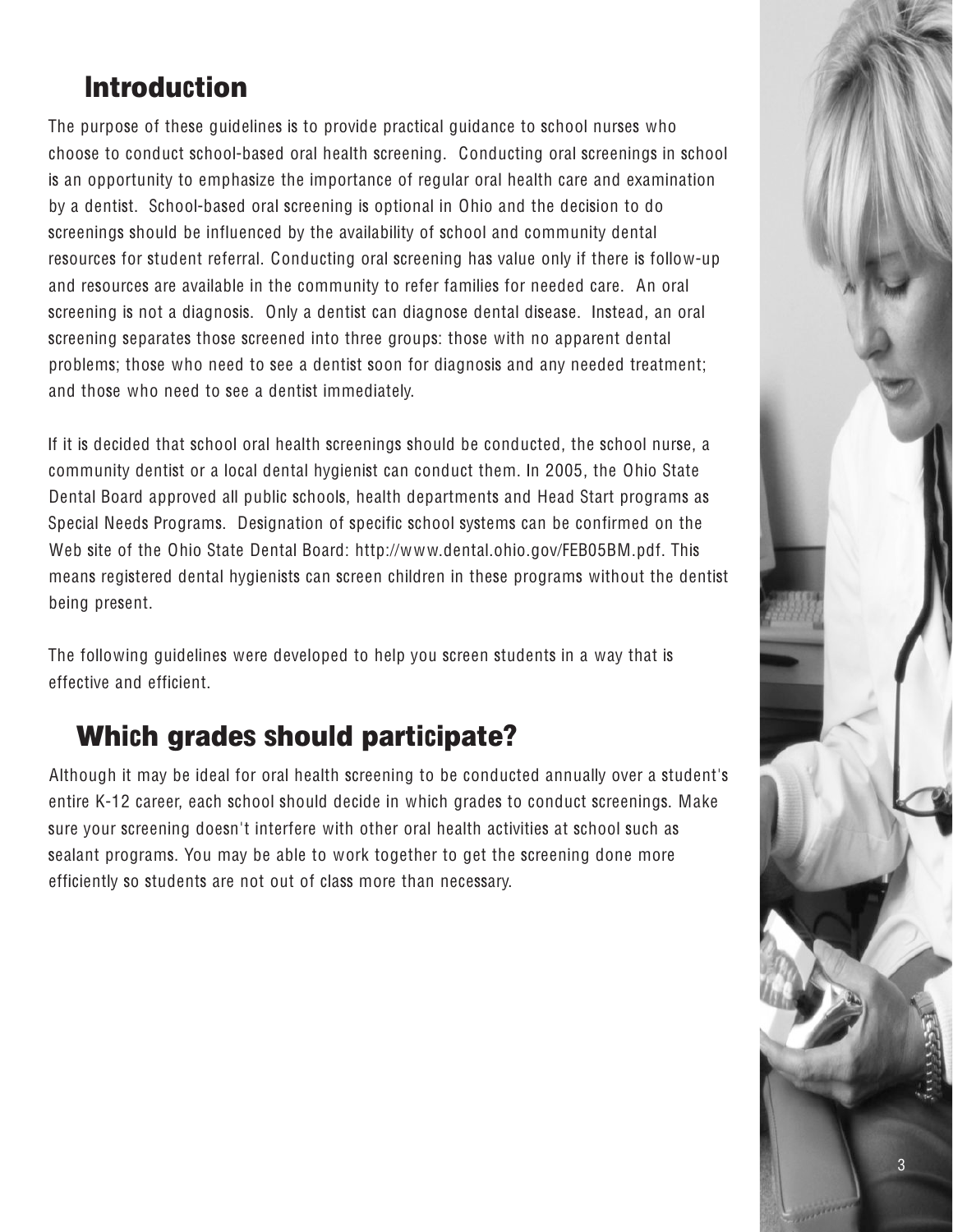

### Preparation for Screening

- 1. Review school district policies and procedures regarding health screenings. Seek support from the district's administration; this is essential for a successful screening program.
- 2. Obtain parental permission in a manner consistent with school standards for other health screenings (i.e., positive vs. negative consent). Refer to your school district's health screening procedure.
- 3. Prepare appropriate forms needed for the screening: consent form (if necessary); screening results summary form; and parent letter. See Appendix for samples.
- 4. Prepare the school faculty, staff and students for the screening process. This is also a good opportunity to discuss oral health in the classroom with the students.
- 5. A health care professional such as the school nurse, a community dentist or dental hygienist can conduct the oral health screenings.
- 6. Obtain appropriate screening supplies:
	- Tongue depressors (to retract tongue and cheeks)
	- Light source: Either a bagged flashlight or penlight (and batteries)
	- Latex-free gloves
	- **Gauze**
	- Toothpicks, cotton-tipped applicators or new toothbrushes (to remove food from biting surfaces of teeth).
	- Trash bags/trash can.
	- Soap and water or waterless hand cleaner.
	- Surface disinfectant.
	- Paper towels.
	- Forms for documentation
	- Ink pen
	- Sandwich bags or plastic wrap to cover ink pen and hand-held light, (e.g., penlight or flashlight).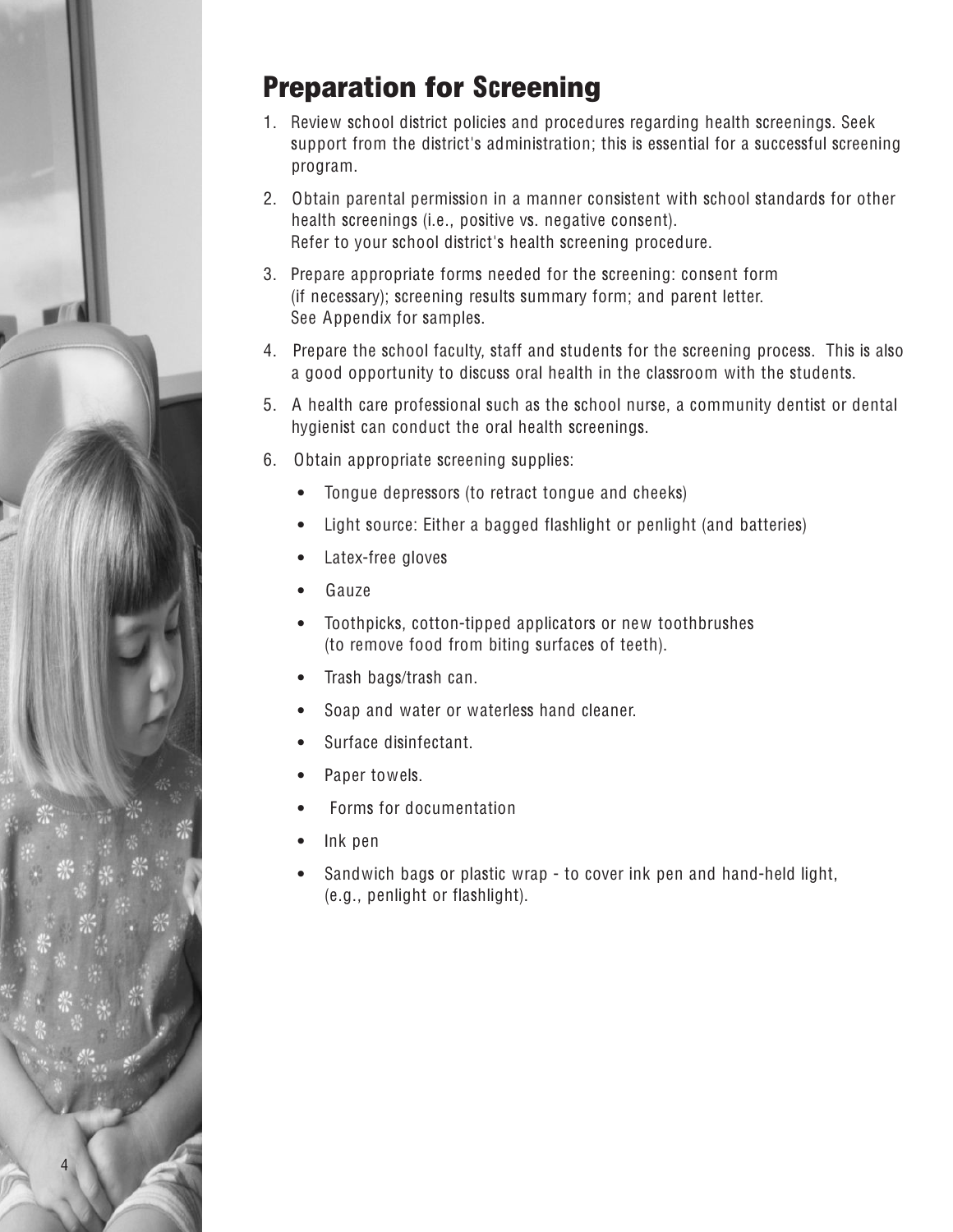### Infection Control

Caution should be taken to prevent the transmission of microorganisms. Therefore, hands should be washed thoroughly at the beginning and end of each screening session. If there is no physical contact with the mouth, then it is not necessary to change gloves between screening individuals. If, however, a gloved hand touches the mouth's mucous membranes, lips or saliva, the gloves must be removed and hands must be washed or cleaned with disinfecting hand sanitizer or wipes before putting on a new pair of gloves and screening the next student.

Tongue depressors are for single use.

Table surfaces used for screening supplies should be disinfected before and after the screening.

#### Disposal Procedure

- 1. If a toothbrush is used to clean teeth, it may be repackaged and given to the student, but if a toothpick or cotton-tip applicator is used, it must be discarded.
- 2. Dispose of used gloves, tongue depressors, paper towels or gauze in the trash bag.
- 3. If the plastic bag on the penlight or flashlight comes into contact with the student's mouth, dispose of the plastic bag and rebag the light.
- 4. At the end of the screening, dispose of any trash in the bag.

Waste from the screening should be disposed of properly and away from children. It is not considered hazardous material, so it can be thrown away in the school or facility dumpster.

### Screening Table Setup

- 1. Paper towel(s) on top of your work table/area.
- 2. Hand disinfectant.
- 3. Latex-free gloves.
- 4. Gauze.
- 5. Tongue depressors.
- 6. Toothpicks, cotton-tipped applicators or toothbrushes.
- 7. Bagged flashlight or penlight .
- 8. Bagged ink pen.
- 9. Forms for documentation.

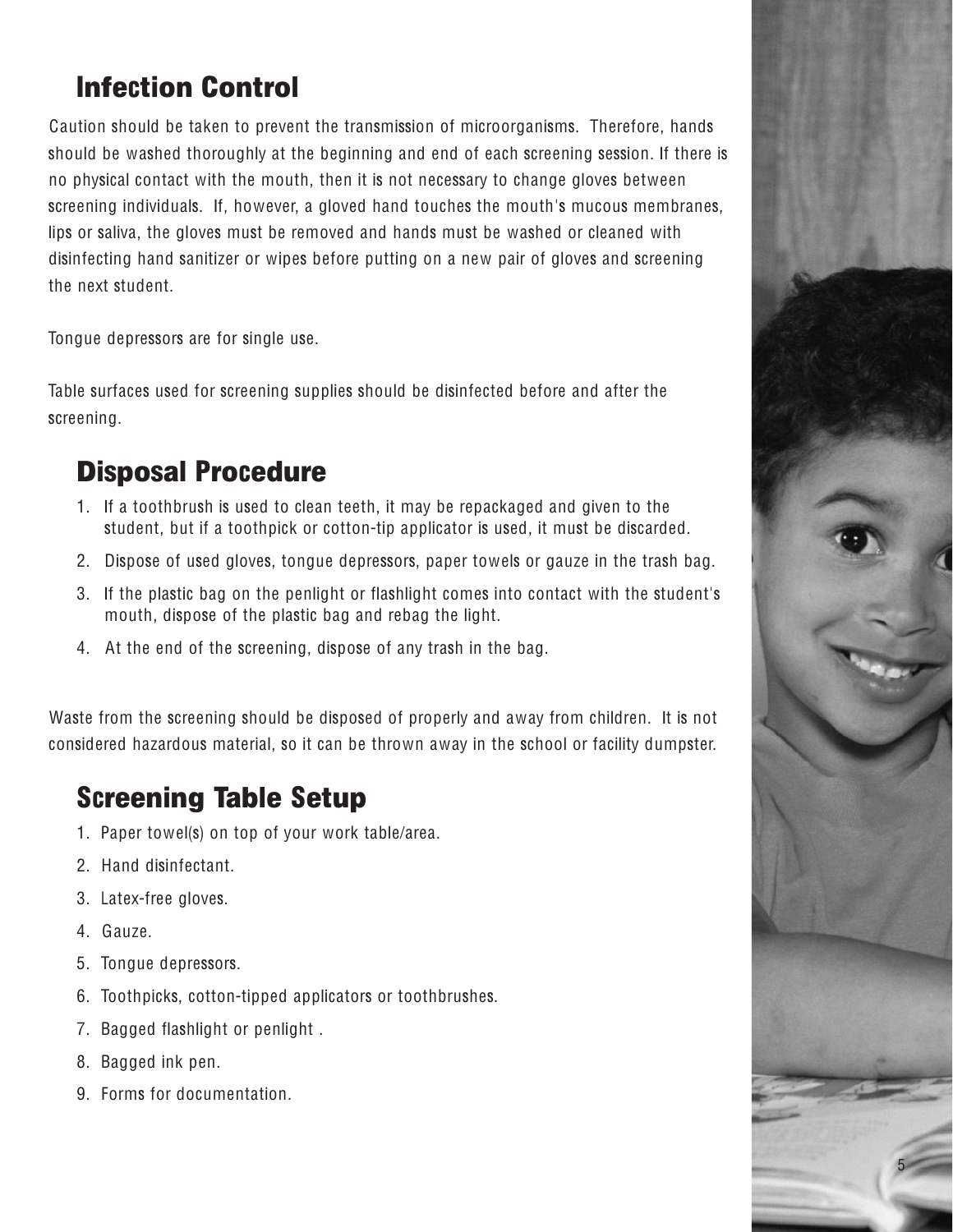# **Screening Procedure**

To conduct the oral screening, follow these simple steps:

- 1. Wash your hands.
- 2. Put on gloves.
- 3. Place student in a chair facing you so her mouth is as close to your eye level as possible. An alternative position for smaller children is to have them stand in front of you.
- 4. Then use a tongue depressor and bagged flashlight to check teeth, gums and soft tissues. Remember to look at all surfaces of the teeth (front, back and chewing surfaces). You may need to use a toothpick, cotton-tipped applicator or toothbrush to clean food from the chewing surfaces of back teeth.
- 5. Throw tongue depressor away.
- 6. Document findings on health record.

### **Oral Screening Technique**

In order to be consistent in your screening, you should follow a systematic approach.

The following is a suggested screening sequence:

- 1. Look at the symmetry of the outside of the face. Look at the lips. Check for any lesions or swelling.
- 2. Ask the child to open his mouth and look at the inside of the cheeks.
- 3. Check the roof of the mouth tilt head to look at the roof of the mouth.
- 4. Check the throat and tonsillar area and surfaces of the tongue.
- 5. Visually inspect the teeth following this sequence:
	- a. Upper right upper teeth, on student's right side (your left), start in the back and move toward the front.
	- b. Upper front.
	- c. Upper left move from upper front teeth toward the back on the student's left side (your right).
	- d. Lower left lower teeth on student's left side (your right), start in the back and move toward the lower front.
	- e. Lower front.
	- f. Lower right move from lower front teeth toward the back on the student's right side (your left).

As you follow this sequence, look at all the surfaces of the teeth. After looking at every tooth surface, record your observations. As you inspect the teeth also check the gums.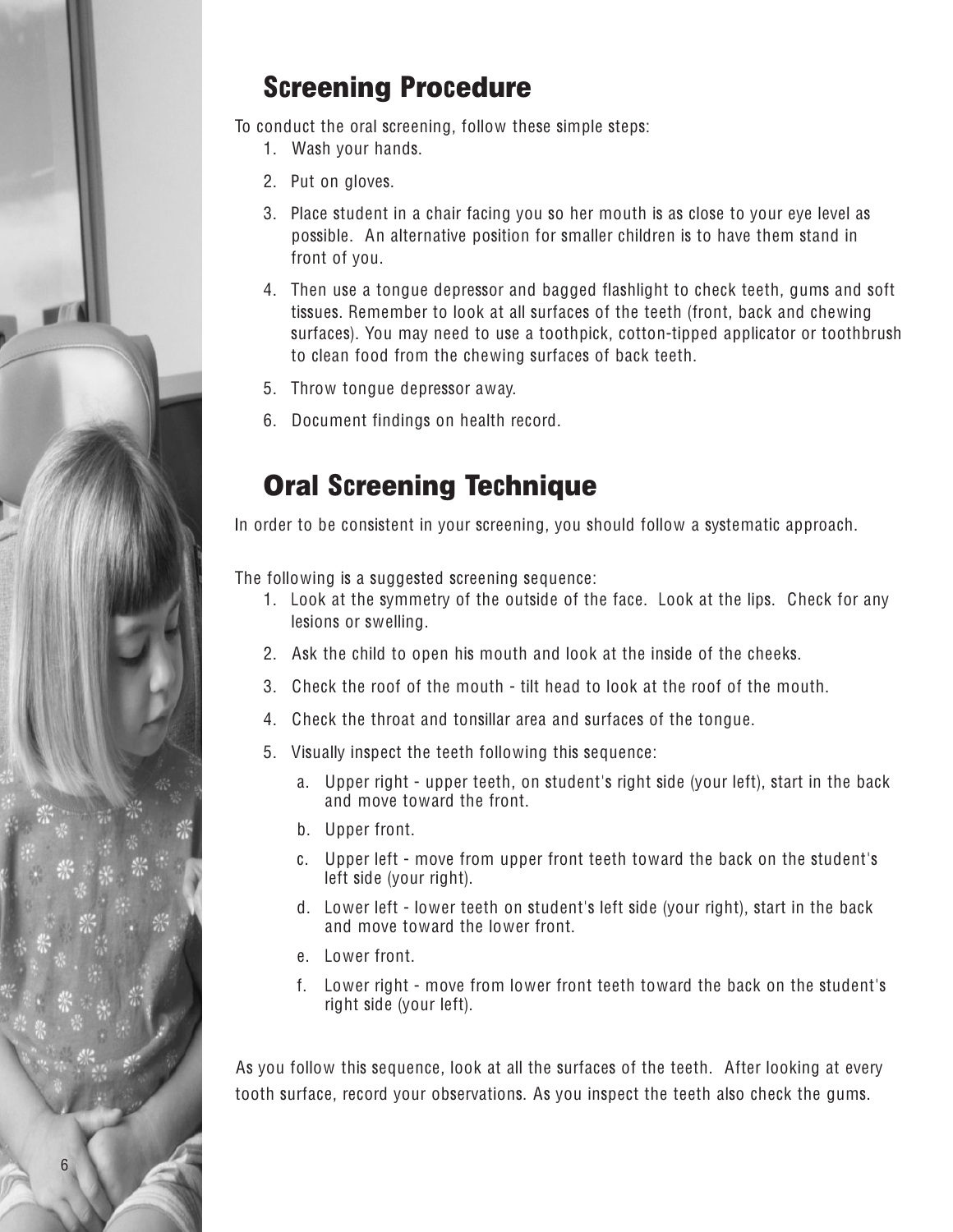### **Confidentiality**

The results of the screening should be kept confidential with no comments offered during the screening process; however, if the student requests results, let him know a parent letter with results will be sent home.

### Oral Observations

Treatment urgency and observations should be documented in the student health record. Record your observations on the screening summary form as:

- Those with no apparent dental problems.
- Those who need to see a dentist soon for diagnosis and any needed treatment.
- Those who need to see a dentist immediately.

Each child's assessed category should be documented in the student health record. These categories can also be included in the parent letter. If in doubt about the urgency, always refer the student for dental care.

The laminated pocket guide for oral screening of schoolchildren can be used as a reference while the screening is conducted. It is divided into sections based on treatment need: no obvious dental problems; early dental visit needed; and immediate dental visit needed. At the end of the guide is a section with photographs of other oral findings you may observe.

#### No Obvious Dental Problems:

- 1. **Sound tooth** A healthy tooth with no signs of tooth decay.
- 2. **Stained groove** A groove on the biting surface of a tooth that has been stained over time by food and drink.
- 3. **Stainless steel crown** Silver crown used to treat primary molars with large cavities.
- 4. **Amalgam filling** Silver metal dental material called amalgam used to fill cavities.

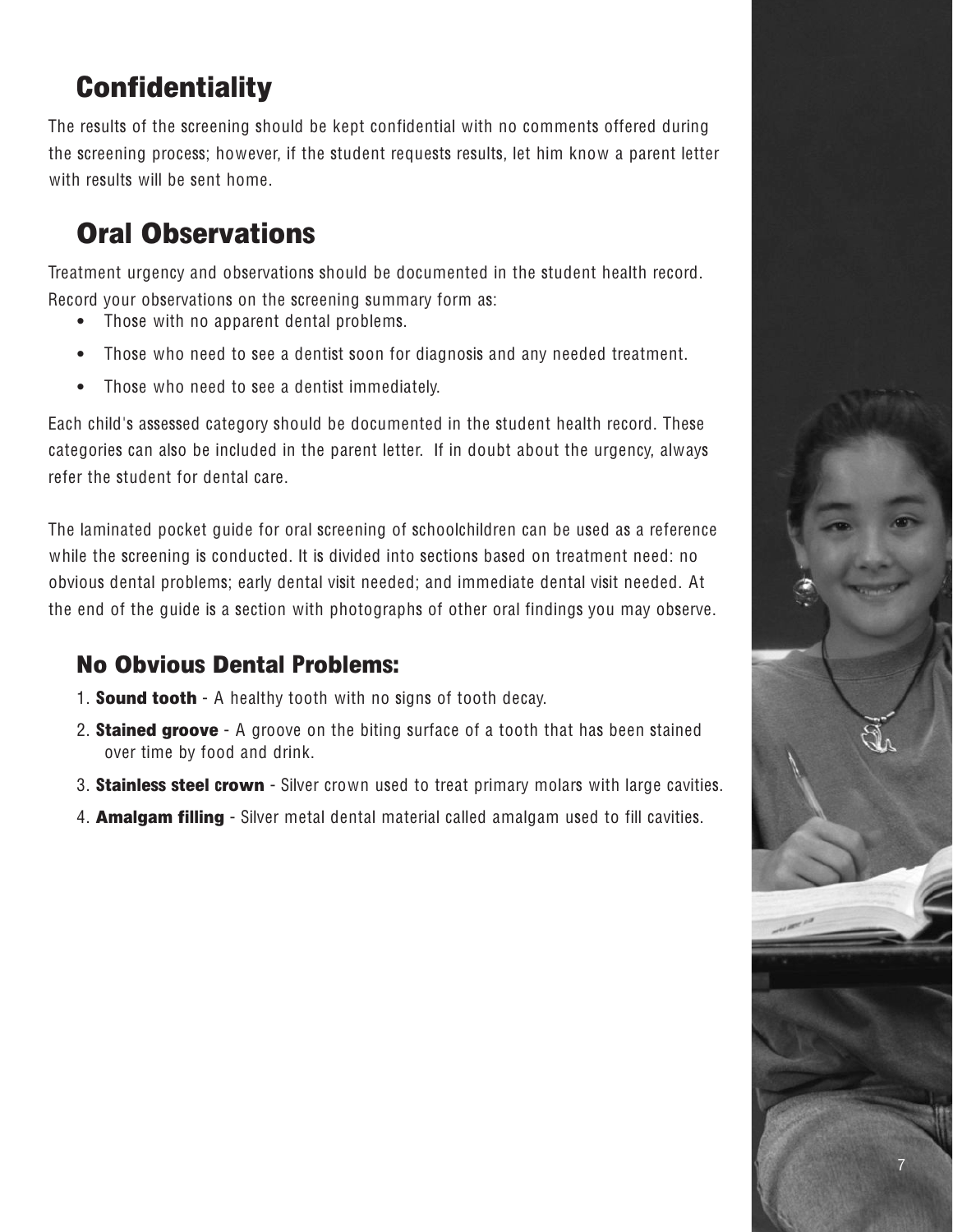

- 5. Dental sealants A plastic-like resin placed on the chewing surfaces of back teeth to prevent cavities. They can be clear or opaque.
- 6. White areas (spots) There are a number of factors that can lead to the development of white spots on teeth: developmental, excessive fluoride intake during development and early caries. The type of white spot determines the need for referral to a dentist for diagnosis and follow-up.
	- **Developmental (enamel hypoplasia)** when new teeth erupt, there may be white spots on the teeth. These spots are formed during development and can appear as milky white. Sometimes the enamel may also be deformed in places. This condition is common. A referral is not necessary.
	- **Fluorosis** very mild to mild, appears as small opaque, paper-white areas scattered irregularly over the tooth enamel and is produced by overexposure to systemic fluoride during development. If it is fluorosis, then the white areas will be present when the teeth erupt. A referral is not necessary.
	- **Early caries** is caused by the leaching of minerals from the tooth enamel making it weaker. This is considered the beginning stages of tooth decay. These spots usually appear along the gum line of the tooth after teeth have been exposed to decay-causing acids. Children with white spots like these should be referred to a dentist as soon as possible.
- 7. **Tooth-colored fillings** Also called composite fillings and are made from toothcolored materials that restore the natural appearance of a decayed or previously filled tooth.

With the exception of white spots that may be early caries, the observations under this section do not require a referral to a dentist.

#### Early Dental Visit Needed:

- 8. **Small-pit and fissure cavities** These types of cavities are small and often difficult to detect.
- 9. **Cavitation** A larger cavity that presents as an obvious hole in the tooth.
- 10. **Temporary filling** Temporary fillings are not meant to last. Usually, they fall out, fracture or wear out within weeks or months. If the filling is not replaced with a permanent material, then the tooth could fracture or have other complications.

Students with these observations should be referred to a dentist for care within two weeks. If needed, assistance should be provided to help the student's family find a dentist and schedule an appointment.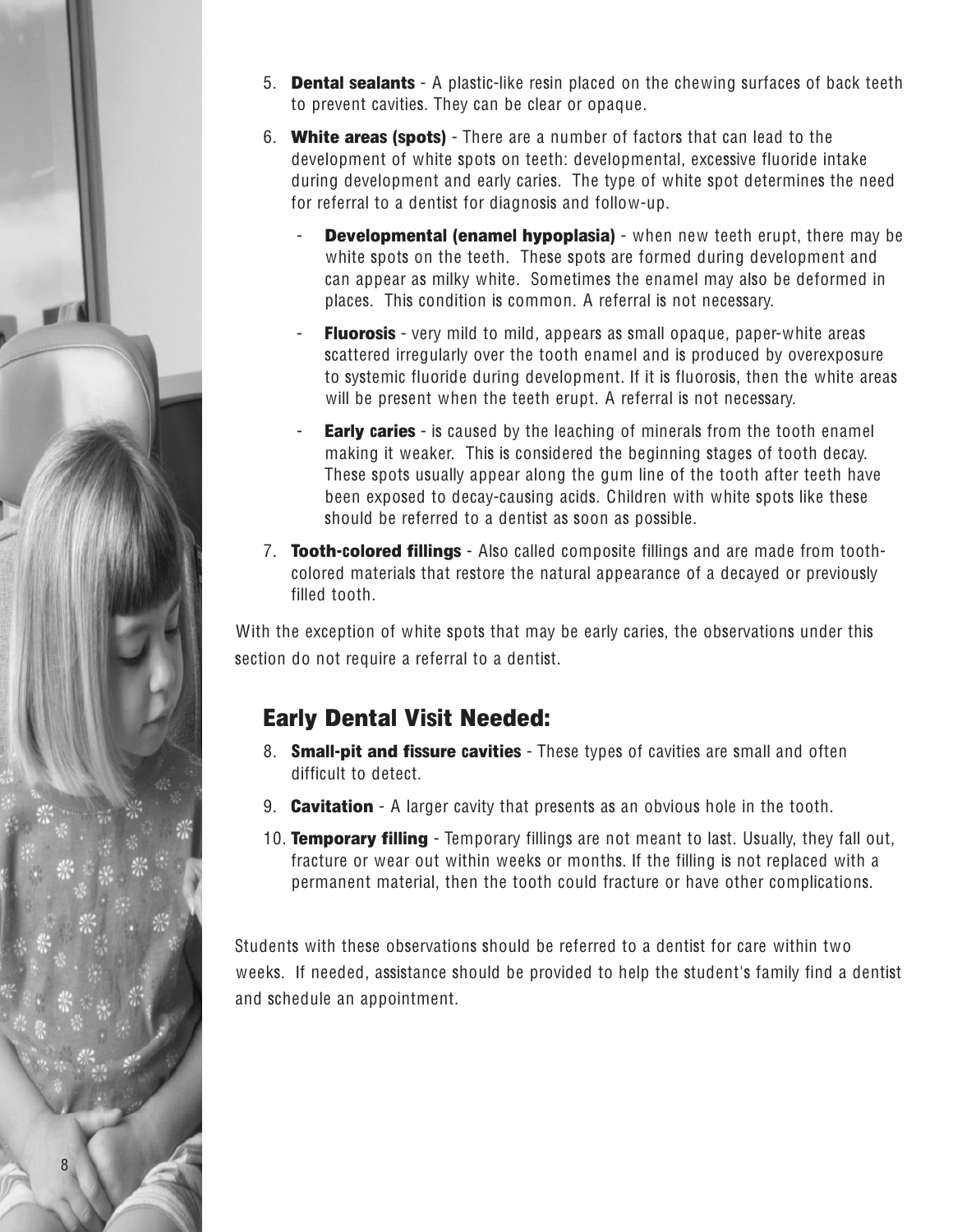#### Immediate Dental Visit Needed:

- 11. **Facial swelling** Is a sign of infection and can be submandibular (located beneath the floor of the mouth of lower jaw) or periorbital (eye area).
- 12. **Parulus** A sore on the gums that is a drainage point for a tooth abscess.

Students with these problems should be referred to a dentist within 24 hours for immediate care. If needed, assistance should be provided to help the student's family find a dentist and schedule an appointment.

#### Other Oral Observations:

- 13. **Apthous ulcer** This is one of the more common lesions of the oral mucosa and is often called a canker sore. It appears as single or multiple ulcers on the mucosa and lasts about 7 to10 days. These ulcers are usually recurring and can be triggered by physical trauma, spicy foods or emotional factors. If this does not heal in 7 to 10 days, refer the student to a dentist.
- 14. **Gingivitis** This is the mildest stage of gum disease caused by bacteria in plaque and is characterized by redness, swelling and a tendency to bleed. Toothbrushing two to three times a day along with daily flossing will help to reverse this condition. A referral to a dentist is not necessary as long as the student has a family dentist.
- 15. **Herpes Labialis** The most common type of oral herpes virus; consists of recurring crops of small blisters on the lips and is commonly referred to as fever blisters. Recurrences are triggered by exposure to sun light, fever and physical stress or trauma. If this doesn't heal in 7 to10 days, make a referral to a dentist.
- 16. **Oral trauma** A loosened or chipped permanent tooth that occurs during school should be referred to a dentist immediately.
- 17. **Plaque** A film of bacteria on a tooth surface that becomes visible as it accumulates. This film is removed with regular toothbrushing. Recommend the student brush two to three times a day.

The Ohio Department of Health Guidelines for Oral Health Screening in Ohio's Schools along with the training video and Oral Health Screening Pocket Guide for School Nurses can be accessed via the ODH oral health Web page:

**http://www.odh.ohio.gov/odhPrograms/ohs/oral/oral1.aspx** and a link from the ODH Web page for school nurses: **http://www.odh.ohio.gov/odhPrograms/chss/schnurs/schnurs1.aspx** As well as the Maternal and Child Oral Health Clearing House Web site: **http://www.mchoralhealth.org/materials/index.lasso**

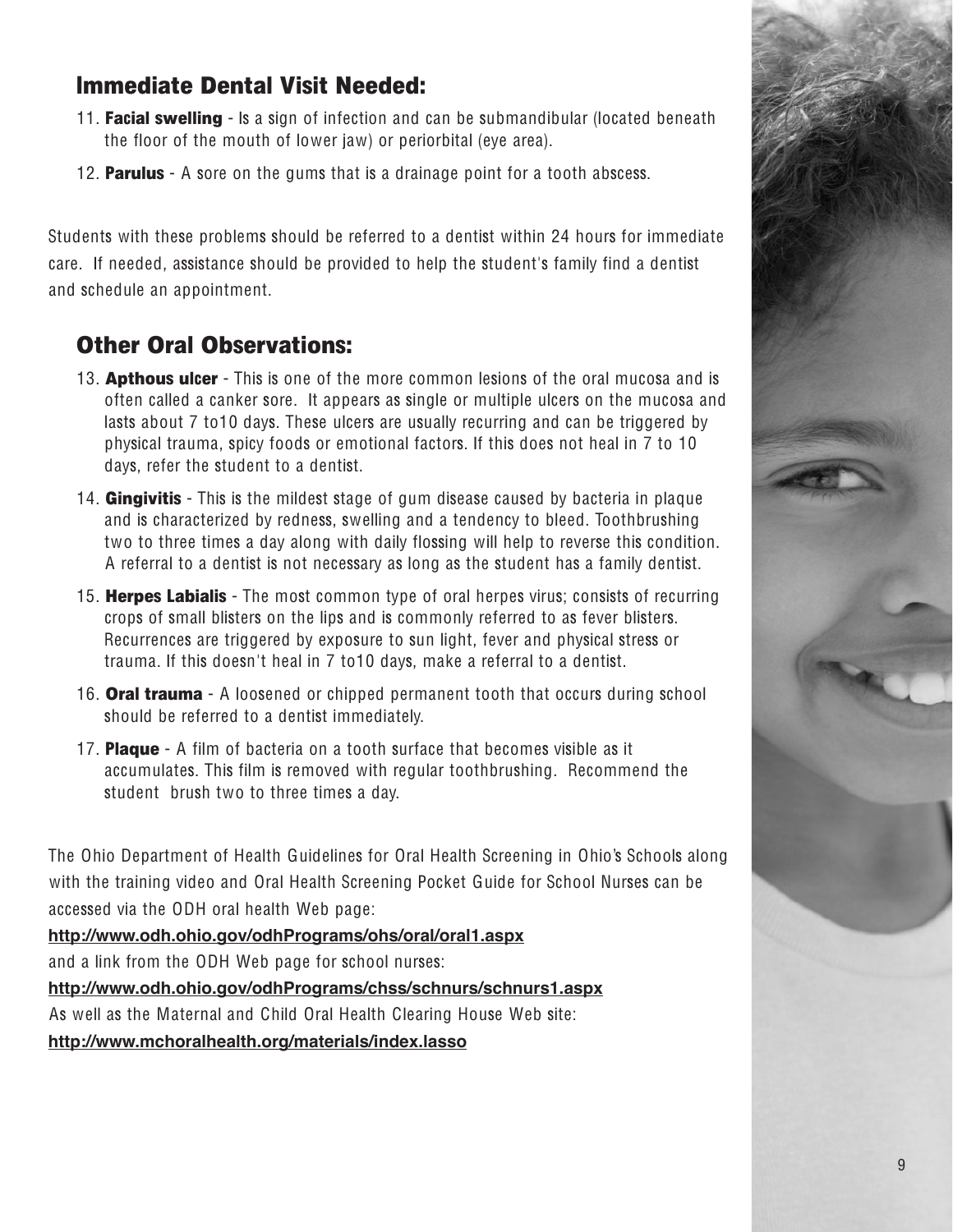#### Resources

The following is a list of agencies that can provide expertise and assistance in the area of oral health educational materials.

The American Dental Association - 800-947-4746 **http://www.ada.org**

Ohio Dental Association - 614-486-2700 **http://www.oda.org**

Colgate Oral Pharmaceuticals - 781-821-2880 **http://www.colgateprofessional.com**

Proctor and Gamble - 513-983-1100 **http://www.dentalcare.com**

Johnson and Johnson - 800-224-6513 **http://www.jnj.com**

Ohio Department of Health Bureau of Oral Health Services - 614-466-4180 **http://www.odh.ohio.gov**

School Health Corp. - 866-323-1305 **http://www.schoolhealth.com**

#### Acknowledgements

Amy Ludwig, RN Westerville City Schools

Sharon Schmitz, RN, MSN Pickerington Local Schools

Jean Smith, RN Groveport Madison Schools Cindy Perry, RNP, MSN Cincinnati Health Department

Dorothy Bystrom, RN, M.Ed., NCSN Ann Connelly, RN Shannon Cole, RDH, BS Carrie Farquhar, RDH, BS Ohio Department of Health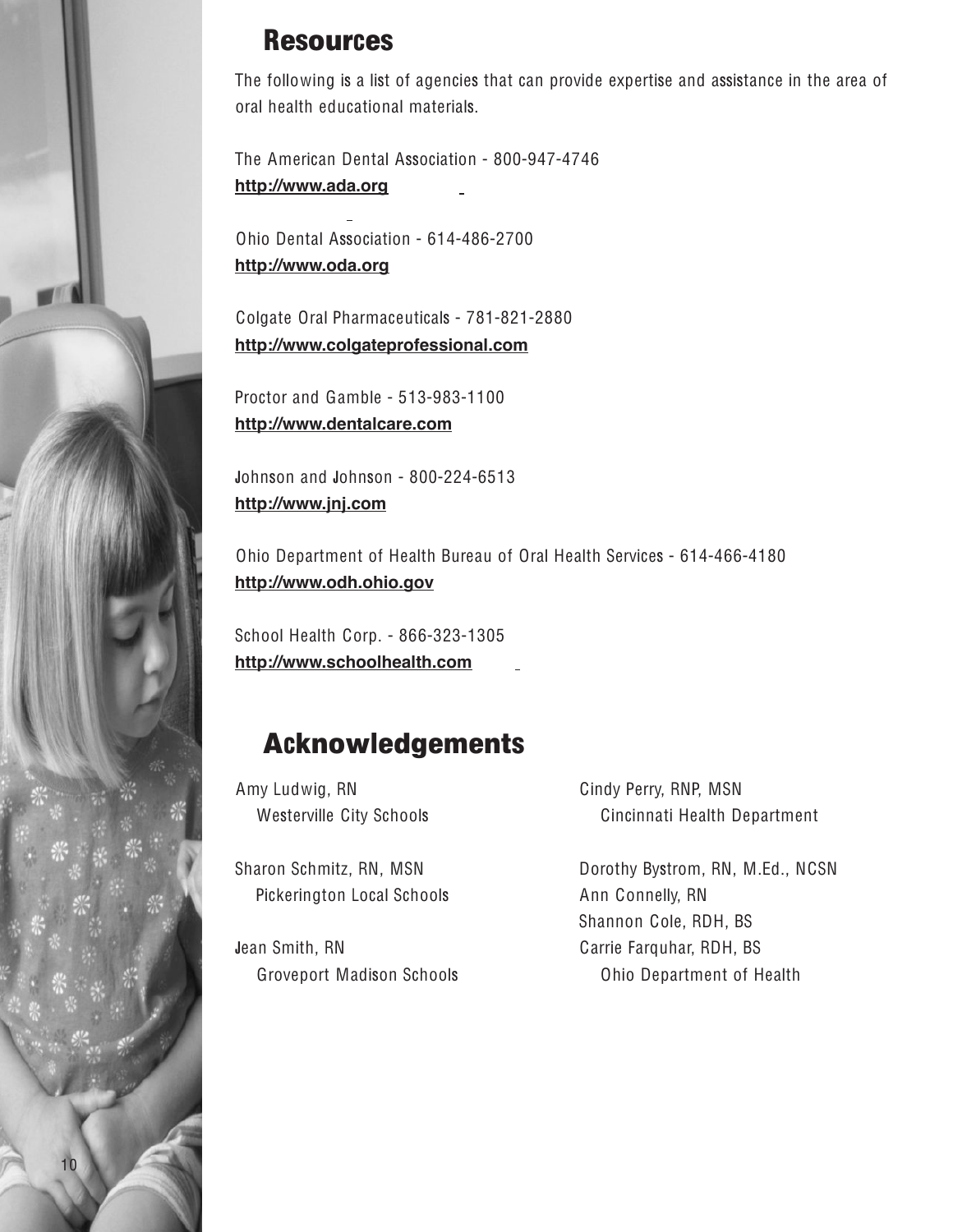# Oral Health Screening

Dear Parent:

Your child's class will be taking part in an oral health screening. The purpose of the screening is to check your child's teeth for tooth decay and other dental problems. Your child will receive a letter to take home that tells you about the health of your child's teeth. This screening does not take the place of regular dental checkups.

Please be assured the oral screening will be carried out in a healthy manner. Please complete this form and return to your child's teacher tomorrow. Thank you for working with us and if you have any questions, please contact

|                                                                    | at                                                                       |                 |            |
|--------------------------------------------------------------------|--------------------------------------------------------------------------|-----------------|------------|
| Child's Last Name:                                                 | Child's First Name:                                                      | Teacher's Name: | Room $#$ : |
|                                                                    |                                                                          |                 |            |
| Yes, I give permission for my child to have his/her teeth checked. |                                                                          |                 |            |
|                                                                    | No, I do not give permission for my child to have his/her teeth checked. |                 |            |
| Signature of Parent or Guardian:                                   |                                                                          | Date:           |            |
|                                                                    |                                                                          |                 |            |
| Home Phone Number: (                                               | Work Phone Number: (                                                     |                 |            |
|                                                                    |                                                                          |                 |            |

Please answer the next questions so we can help you access dental care. You may still give permission for your child to have his or her teeth checked if you do not wish to answer the questions. Thank you.

1. How long has it been since your child last visited a dentist? Include all types of dentists such as

|                                                                    | orthodontists, oral surgeons and all other dental specialists as well as dental hygienists. |  |
|--------------------------------------------------------------------|---------------------------------------------------------------------------------------------|--|
| (Please check one)                                                 |                                                                                             |  |
| 1 year or less                                                     | More than 1 year<br>Never has been                                                          |  |
|                                                                    |                                                                                             |  |
|                                                                    | 2. Has your child had a toothache in the past 6 months? (Please check one)                  |  |
| Yes                                                                | Don't know/don't remember<br>No                                                             |  |
| 3. How do you pay for your child's dental care? (Please check one) |                                                                                             |  |
| Family or self-pay                                                 | Medicaid, medical card, Medicaid HMO                                                        |  |
| <b>Healthy Start</b>                                               | Don't know/don't remember                                                                   |  |
| I need assistance, please contact me                               |                                                                                             |  |
| Private dental insurance, please list                              |                                                                                             |  |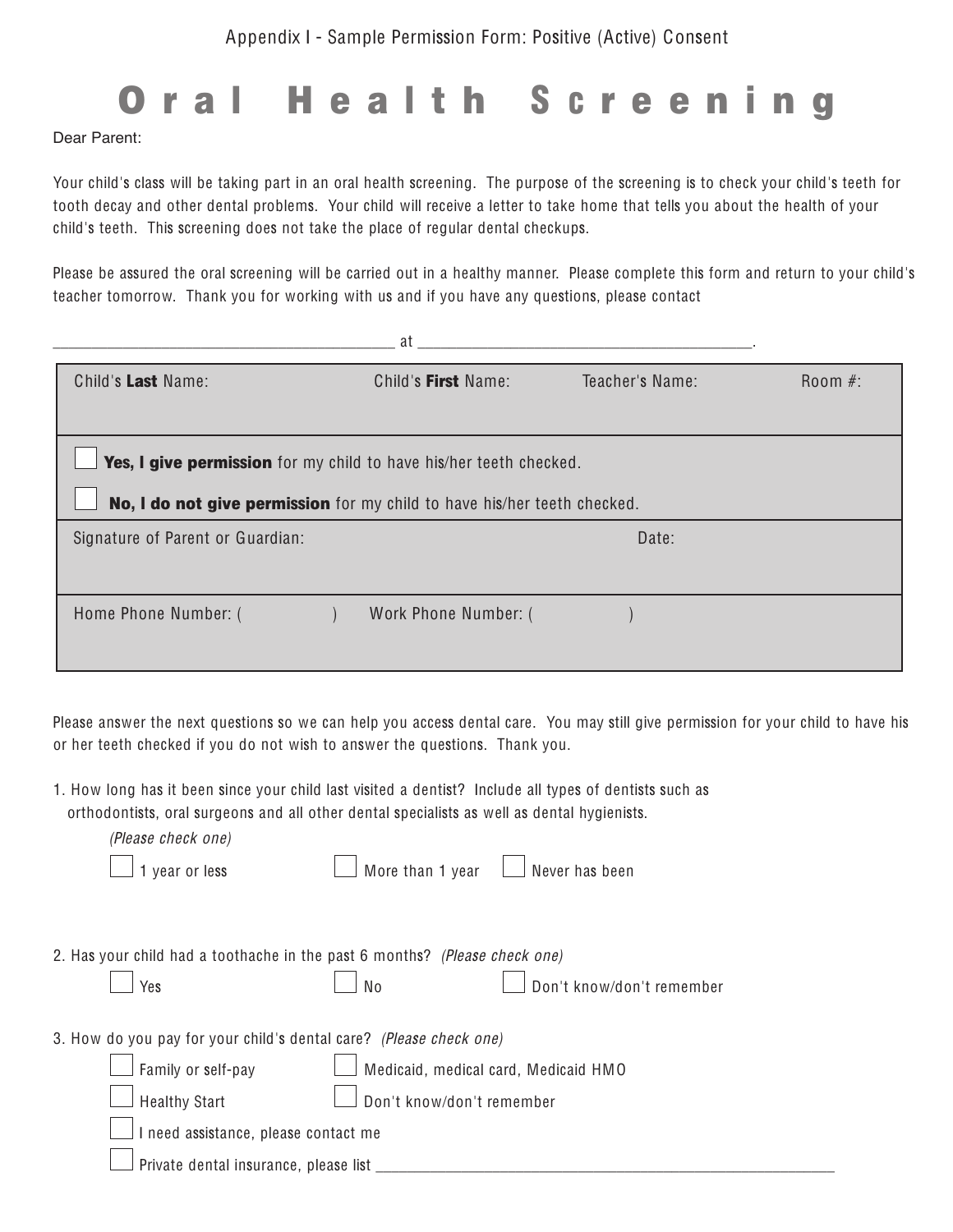1

|                                                                                                                                                                                                                                                                                                                                                             |  |                                |  |  | Health |  |              |  |  |  |
|-------------------------------------------------------------------------------------------------------------------------------------------------------------------------------------------------------------------------------------------------------------------------------------------------------------------------------------------------------------|--|--------------------------------|--|--|--------|--|--------------|--|--|--|
| Dear Parent:                                                                                                                                                                                                                                                                                                                                                |  |                                |  |  |        |  |              |  |  |  |
| Your child's class will be taking part in an oral health screening. The purpose of the screening is to check<br>your child's teeth for tooth decay and other dental problems. Your child will receive a letter to take home<br>that tells you about the health of your child's teeth. This screening does not take the place of regular dental<br>checkups. |  |                                |  |  |        |  |              |  |  |  |
| Please be assured the oral screening will be carried out in a healthy manner. If you do not want your child to<br>receive this screening, please check the box, write your child's name below, and return this form to school.                                                                                                                              |  |                                |  |  |        |  |              |  |  |  |
|                                                                                                                                                                                                                                                                                                                                                             |  | to have his/her teeth checked. |  |  |        |  | Child's Name |  |  |  |
|                                                                                                                                                                                                                                                                                                                                                             |  |                                |  |  |        |  |              |  |  |  |
| Sincerely,                                                                                                                                                                                                                                                                                                                                                  |  |                                |  |  |        |  |              |  |  |  |
|                                                                                                                                                                                                                                                                                                                                                             |  |                                |  |  |        |  |              |  |  |  |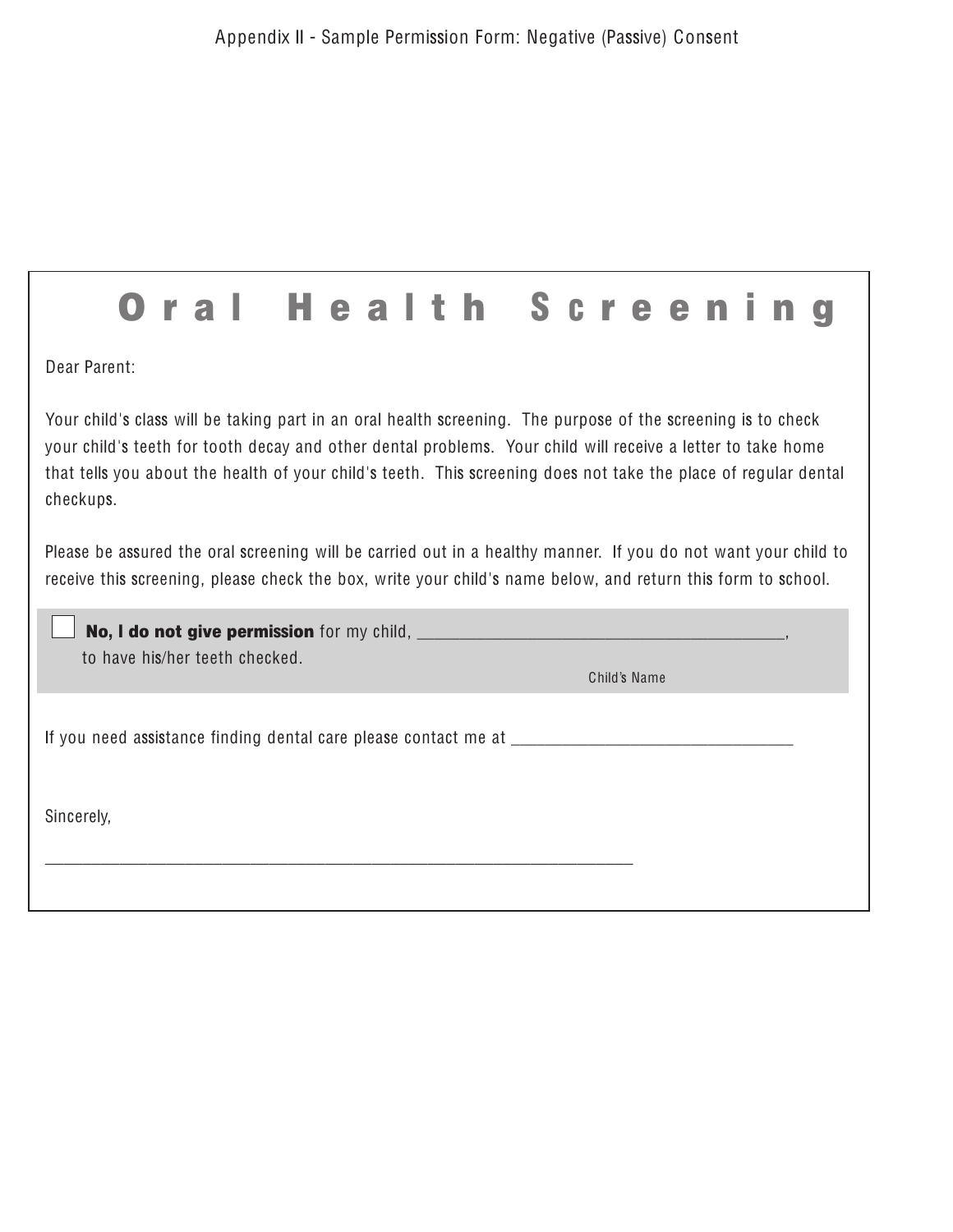| $\overline{a}$ 1 0 | an an   | O LO<br>S                  | O<br>E<br><b>The State</b><br>$\equiv$<br>$\bullet$                                                                                                                        | S                | ummary     | EOFM    |
|--------------------|---------|----------------------------|----------------------------------------------------------------------------------------------------------------------------------------------------------------------------|------------------|------------|---------|
| Teacher Name:      |         |                            |                                                                                                                                                                            |                  | Classroom: |         |
| School:            |         |                            |                                                                                                                                                                            |                  | Year:      |         |
| Treatment Urgency: |         | No obvious problem/routine | Immediate dental care due to reported toothache or signs of infection<br>Early dental care due to teeth that appear decayed or other problems<br>dental visits recommended |                  |            |         |
| Screened<br>Date   | Student | Grade                      | Tx Urgency                                                                                                                                                                 | Referral<br>Date | Follow-up  | Outcome |
|                    |         |                            |                                                                                                                                                                            |                  |            |         |
|                    |         |                            |                                                                                                                                                                            |                  |            |         |
|                    |         |                            |                                                                                                                                                                            |                  |            |         |
|                    |         |                            |                                                                                                                                                                            |                  |            |         |
|                    |         |                            |                                                                                                                                                                            |                  |            |         |
|                    |         |                            |                                                                                                                                                                            |                  |            |         |
|                    |         |                            |                                                                                                                                                                            |                  |            |         |
|                    |         |                            |                                                                                                                                                                            |                  |            |         |
|                    |         |                            |                                                                                                                                                                            |                  |            |         |
|                    |         |                            |                                                                                                                                                                            |                  |            |         |
|                    |         |                            |                                                                                                                                                                            |                  |            |         |
|                    |         |                            |                                                                                                                                                                            |                  |            |         |
|                    |         |                            |                                                                                                                                                                            |                  |            |         |
|                    |         |                            |                                                                                                                                                                            |                  |            |         |
|                    |         |                            |                                                                                                                                                                            |                  |            |         |
|                    |         |                            |                                                                                                                                                                            |                  |            |         |
| Summary            |         |                            |                                                                                                                                                                            |                  |            |         |

#### Appendix III - Oral Screening Summary Form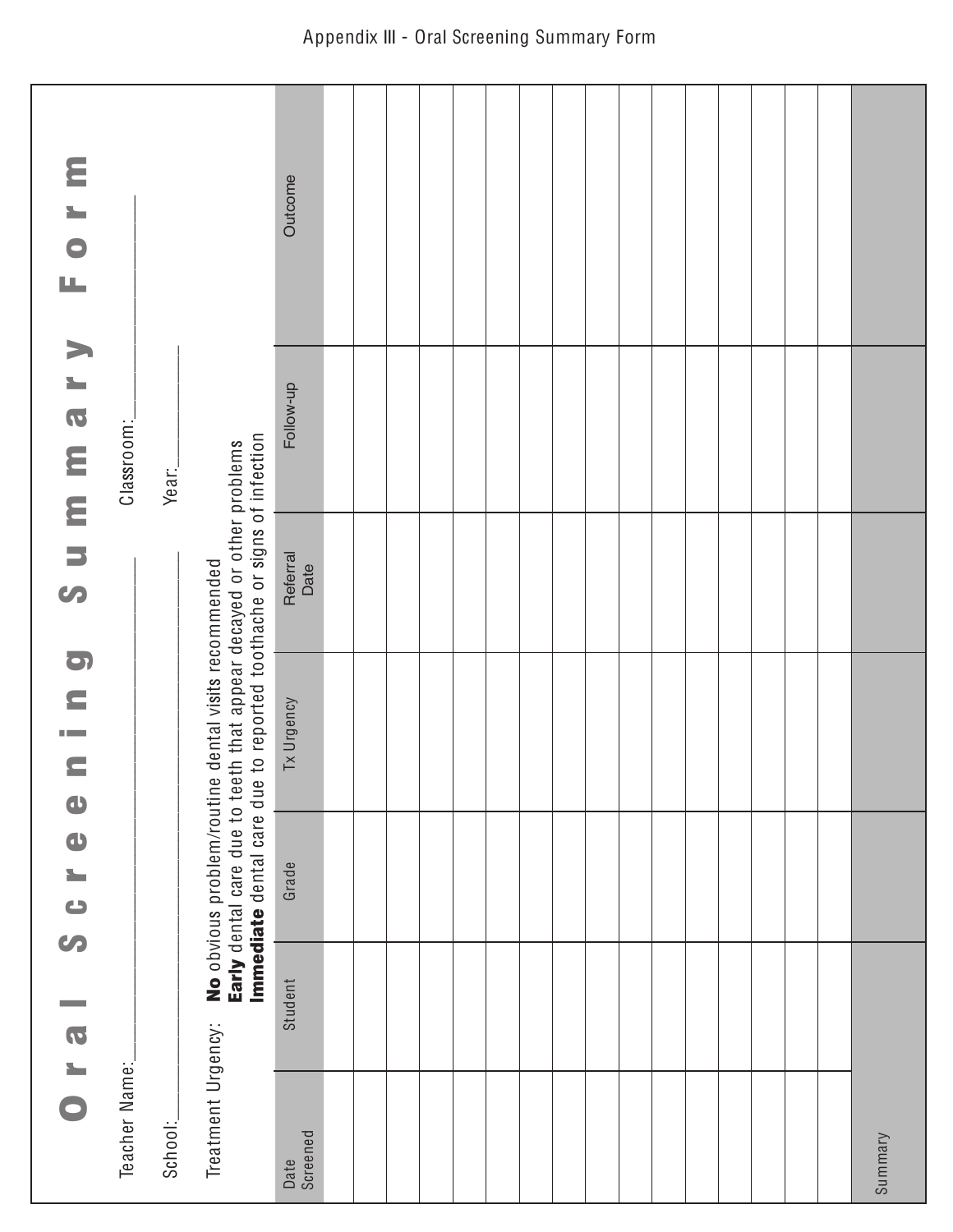## O r a l H e a l t h S c r e e n i n g

Date:

Dear Parent or Guardian:

Thank you for allowing your child, \_\_\_\_\_\_\_\_\_\_\_\_\_\_\_\_\_\_\_\_\_\_\_\_\_\_\_\_\_\_\_\_\_\_\_\_\_\_, to receive a dental screening. We found that your child has these dental needs:

No dental problems/routine dental visit recommended.

Need for early dental care due to teeth that appear to be decayed or have other problems. Please take your child to your dentist within the next several weeks.

Need for immediate dental care due to a reported toothache or signs of infection. Please take your child to your dentist within 24 hours.

The screening that your child received was not a complete dental examination. Your child should visit your dentist at least once a year for a more complete exam including X-rays, if necessary.

If you need help finding dental care please contact me at \_\_\_\_\_\_\_\_\_\_\_\_\_\_\_\_\_\_\_\_\_\_

If your child needs early or immediate dental care, please have the dentist or dental clinic complete the form below at the appointment and return it to school.

\_\_\_\_\_\_\_\_\_\_\_\_\_\_\_\_\_\_\_\_\_\_\_\_\_\_\_\_\_\_\_\_\_\_\_\_\_\_\_\_\_\_\_\_\_\_\_\_\_\_\_\_\_\_\_\_\_\_\_\_\_\_\_\_\_\_\_\_\_\_\_\_\_\_ (Signature) \_\_\_\_\_\_\_\_\_\_\_\_\_\_\_\_\_\_\_\_\_\_\_\_\_\_\_\_\_\_\_\_\_\_\_\_\_\_\_\_\_ received a dental examination and/or treatment on this (Child's name) date \_\_\_\_\_\_\_\_\_\_\_\_\_\_\_\_\_\_\_\_\_\_\_\_\_\_\_\_\_\_\_\_\_\_\_\_ in my office/clinic. Dental treatment is/is not complete at this time. He/she will be returning on this date \_\_\_\_\_\_\_\_\_\_\_\_\_\_\_\_\_\_\_\_\_\_\_\_\_\_\_\_\_\_\_\_\_\_\_\_\_\_ to complete treatment/ for a regular recall appointment.